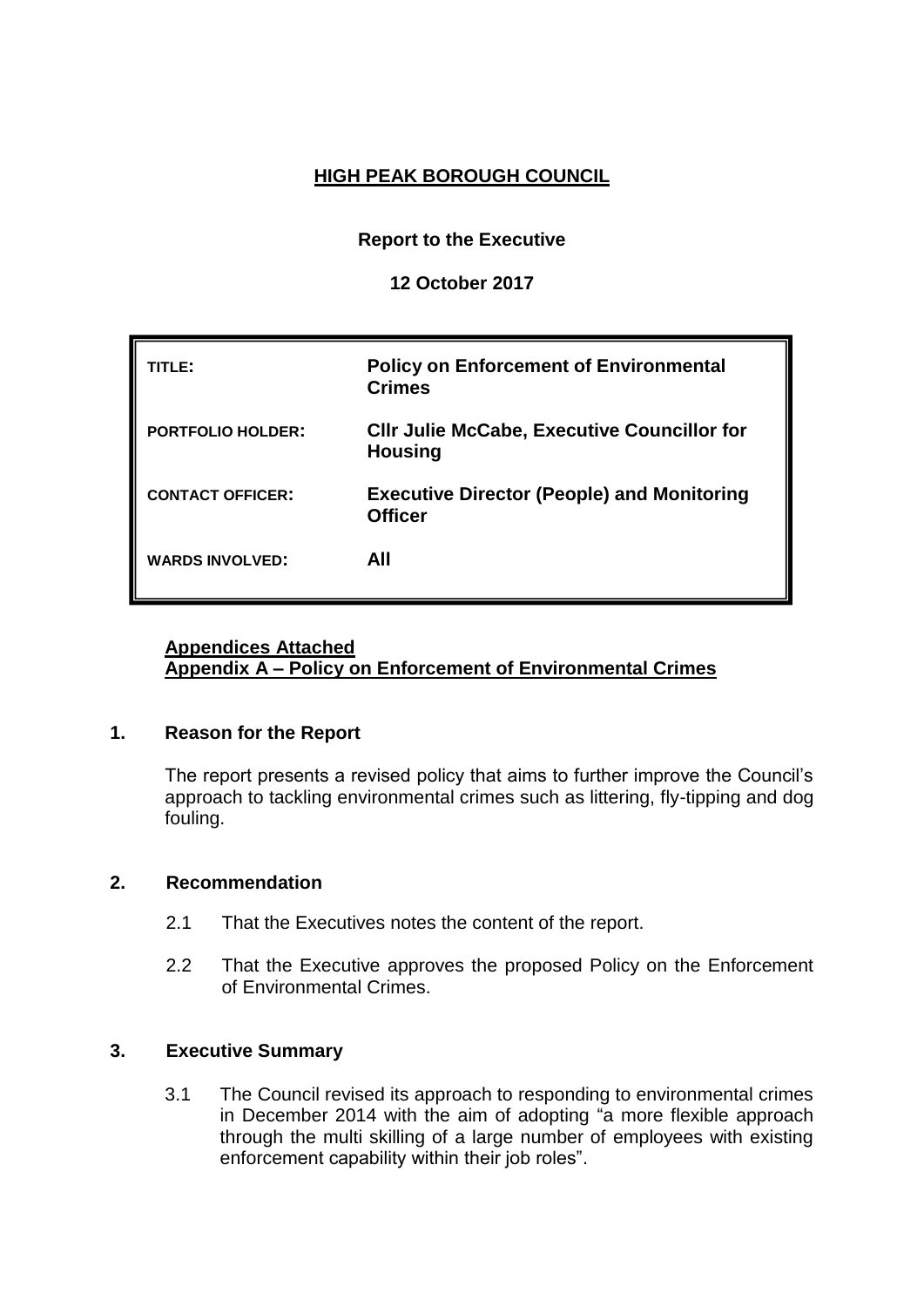- 3.2 This approach has been reviewed and this has resulted in the development of a revised Policy on the Enforcement of Environmental Crimes. The policy is provided at Appendix A.
- 3.3 The policy suggests adopting a triple-track approach to responding to environmental crimes involving education, enforcement, and cleansing.
- 3.4 Under the new policy, enforcement activity will primarily be carried out by the Council's Environment Enforcement Officers and the Geographic and Specialist Service Supervisors for Street Cleaning, Parks and Waste. Responsibility for the enforcement of environmental crime will move from Regulatory Services to Democratic and Community Services to strengthen the link between the response to environmental crime and other forms of anti-social behaviour, and also to further develop the links to other locality-based activity delivered by the latter service.
- 3.5 Officers will normally issue a fixed penalty notice where an offence of abandoning a vehicle, littering, fly-tipping, fly-posting or dog fouling has occurred and may also consider recovering the cost of removal. There are a number of situations when the Council would consider that the issuing of a fixed penalty notice may not be appropriate and instead would seek to prosecute under the relevant legislation.
- 3.6 Hot spot maps of reported environmental crimes will be produced on a quarterly basis to help guide activity and, in addition, the Geographic and Specialist Service Supervisors will provide a monthly briefing highlighting areas for the enforcement officers to prioritise.
- 3.7 The policy sets out a formal approach to payment by instalments, in the interests of fairness and consistency, with the aim of both assisting those whose circumstances would make it difficult for them to pay the full amount within 14 days and also as a means of improving payment rates.
- 3.8 The policy also reiterates the Council's approach to environmental crimes committed by young people aged 17 or under.

## **4. How this report links to Corporate Priorities**

4.1 The proposed policy will assist the Council to meet its corporate priority of protecting and improving the environment.

#### **5. Options and Analysis**

- 5.1 To approve the policy on environmental enforcement and the revised approach to enforcement activity described therein (recommended).
- 5.2 Not to approve the policy on environmental enforcement and to continue with the existing approach (not recommended).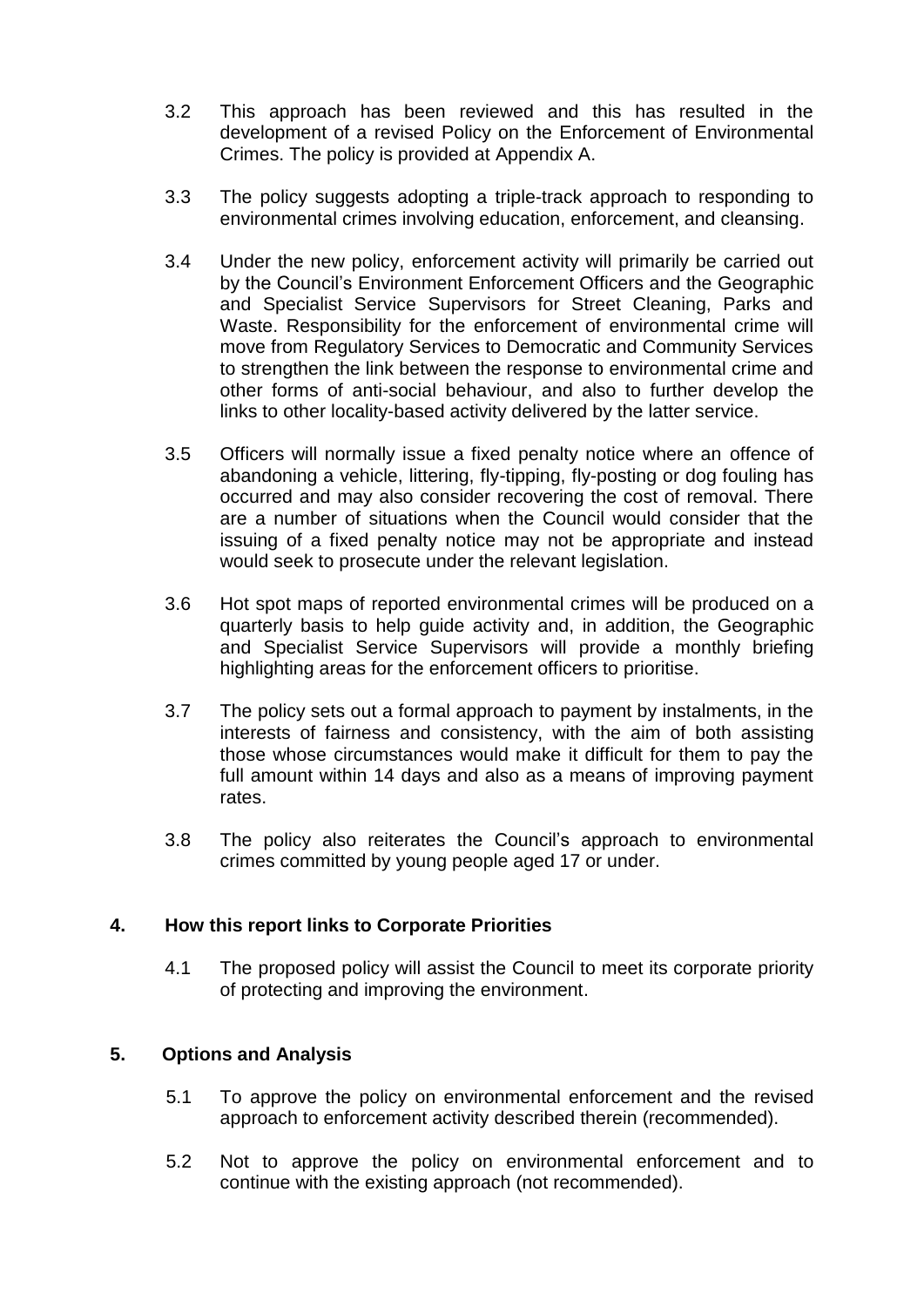#### **6. Implications**

### 6.1 Community Safety - (Crime and Disorder Act 1998)

The policy will assist the Council to improve community safety by addressing behaviour that adversely affects the local environment.

#### 6.2 Workforce

The arrangements introduced in December 2014 resulted in a relatively large number of people being granted the power to enforce against environmental crimes. These powers have not been, however, fully utilised and it has been recognised that it is difficult for officers to carry out enforcement in a consistent and appropriate manner when they are not involved in enforcement action on a regular basis. Under the revised policy, responsibility for enforcement is focussed on a smaller number of suitably equipped officers with the capacity and appropriate training to undertake enforcement activity.

#### 6.3 Equality and Diversity/Equality Impact Assessment

There are no specific implications. Individual services will, however, be required to consider the impact on individuals when carrying out enforcement activity in line with the Council's General Policy on Enforcement.

#### 6.4 Financial Considerations

None – any costs will be met from within existing service budgets.

#### 6.5 Legal

The Crime and Disorder Act 1998, as amended by the Police and Justice Act 2006, places an obligation on the Authority to work in partnership to reduce behaviour adversely affecting the local environment.

The Anti-Social Behaviour, Crime and Policing Act 2014 provides local authorities with the power to address certain types of environmental problems. The Community Protection Notice is a broad power that replaces litter abatement notices, litter clearing notices and street litter clearance notices that were previously available under the Environmental Protection Act 1990, and defacement removal notices under the Anti-Social Behaviour Act 2003. Public Spaces Protection Orders replace, amongst other things, dog control orders under the Clean Neighbourhoods and Environment Act 2005 and this again is intended to be a broad power to tackle activities that affect the quality of life.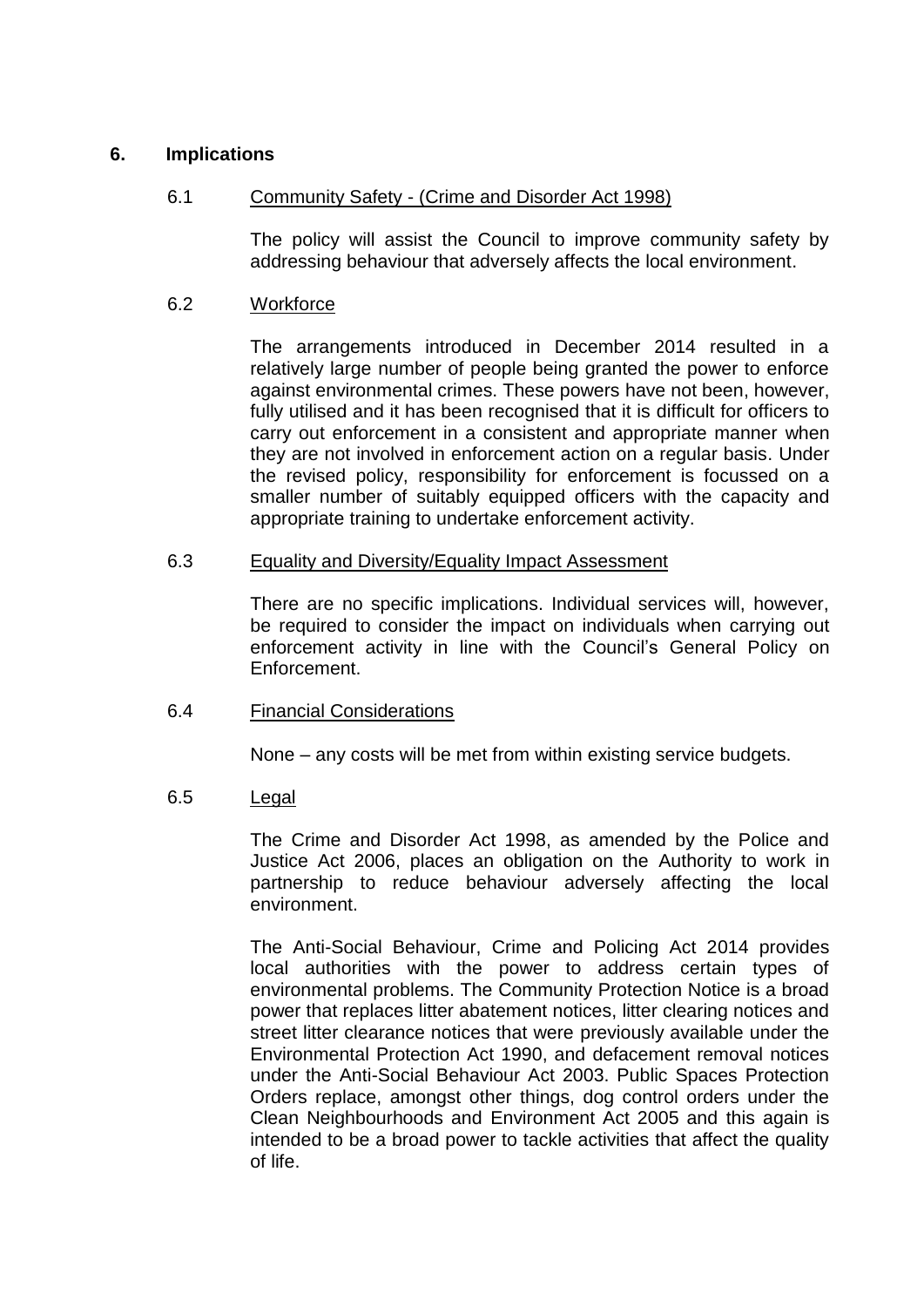Individual environmental offences are covered by specific legislation, in particular the Environmental Protection Act 1990 which prohibits the unauthorised or harmful deposit, treatment or disposal of waste (flytipping), and littering.

Local authorities have the power to issue fixed penalty notices for environmental crimes primarily under the Environmental Protection Act 1990, the Clean Neighbourhoods Act 2005, and Anti-Social Behaviour, Crime and Policing Act 2014.

6.6 Sustainability

Not applicable.

6.7 **Internal and External Consultation** 

None.

6.8 Risk Assessment

The policy will assist the Authority to manage the risks associated with carrying out enforcement activity. In particular, restricting the number of enforcement officers will allow the Authority to reduce the risks by ensuring that they are appropriately equipped and trained.

#### **7. Background and Detail**

#### *Current Approach*

- 7.1 The Council revised its approach to responding to environmental crimes in December 2014 and Councillors were provided with an update on work towards implementing the new arrangements in June 2016. In brief, the proposed approach was to "adopt a more flexible approach through the multi skilling of a large number of employees with existing enforcement capability within their job roles" with an intention to roll out the key elements of an enviro crimes team approach by July 2016.
- 7.2 Training was provided to frontline officers and two focussed patrols day took place in late 2016 to supplement the activities of the two dedicated environmental enforcement officers. The patrols resulted in:
	- 43 dog walkers being offered advice on dog fouling and dog chipping requirements – with 12 pet owners also being issued with dog waste bag rolls
	- 21 pedestrians being offered advice on littering and five portable ashtrays issued to smokers
	- Taxi drivers at ranks in Buxton and Glossop were reminded of the new licensing policy.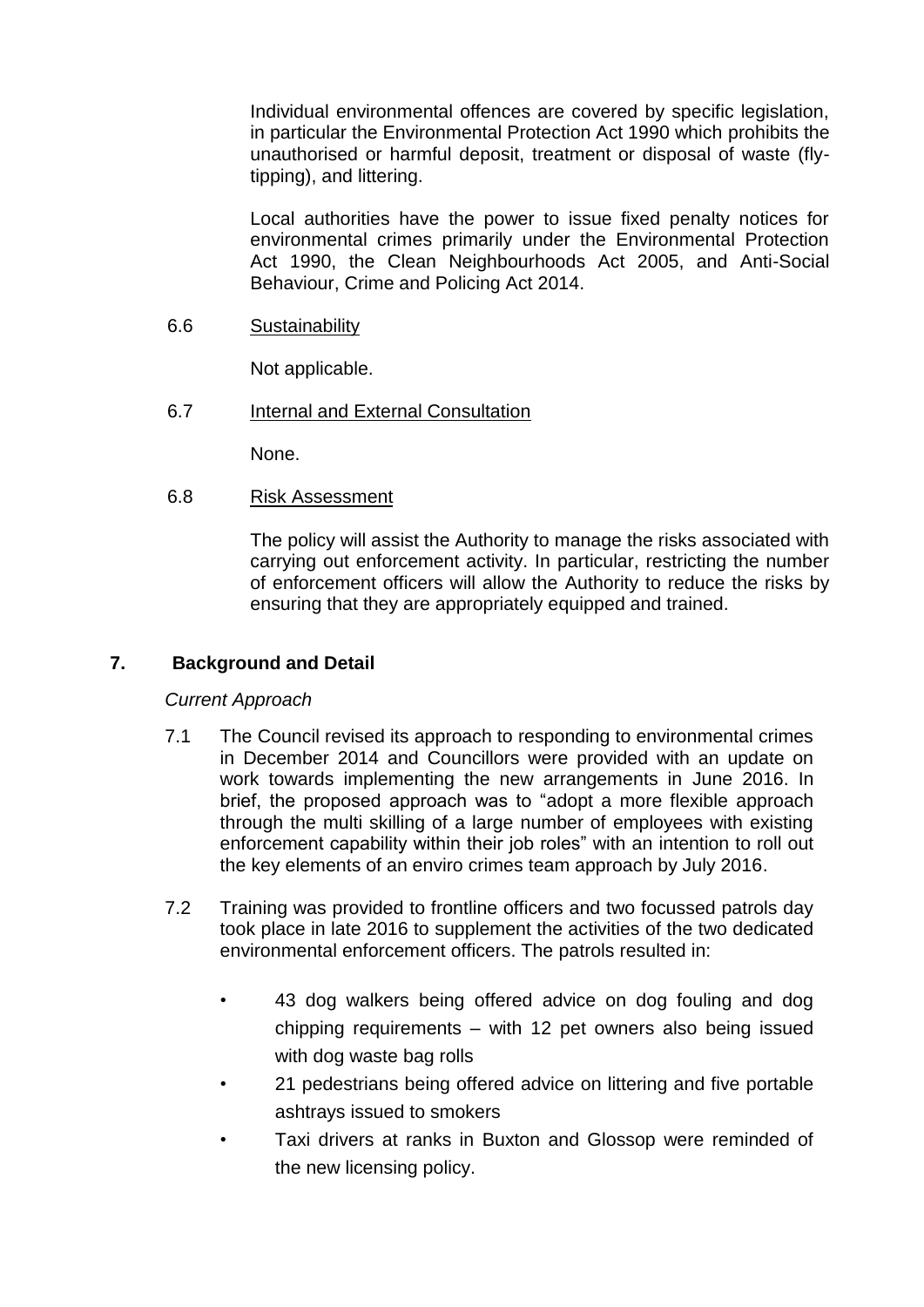7.3 This was followed by another enforcement day in June 2017 with stencilling carried out in hot spot locations for dog fouling and high profile patrols in Glossop, Buxton and New Mills.

### *Performance*

7.4 The table below shows requests for service over the last five financial years. As can be seen, the number of reports of abandoned vehicle has increased significantly in recent years.

|                                    | 2012/13 | 2013/14 | 2014/15 | 2015/16 | 2016/17 |
|------------------------------------|---------|---------|---------|---------|---------|
| Abandoned Vehicle                  | 63      | 58      | 88      | 182     | 267     |
| Dog Fouling                        | 499     | 462     | 366     | 323     | 282     |
| Fly-tipping                        | 455     | 441     | 521     | 567     | 567     |
| Graffiti                           | 15      |         | 9       | 14      | 24      |
| <b>Request for Street Cleaning</b> | 648     | 638     | 657     | 556     | 622     |

7.5 The number of fixed penalty notices issued for dog fouling and littering in the Borough are shown below.



#### *Next Steps*

- 7.6 Appendix A proposes a revised policy aimed at further developing the Council's approach to addressing environmental crimes.
- 7.7 The policy suggests adopting a triple-track approach to responding to environmental crimes involving:
	- **Education** educating the public, such as through signage, use of warnings, action days and publicity campaigns;
	- **Enforcement** environmental crimes are illegal, which means that enforcement action will be pursued where necessary and appropriate; and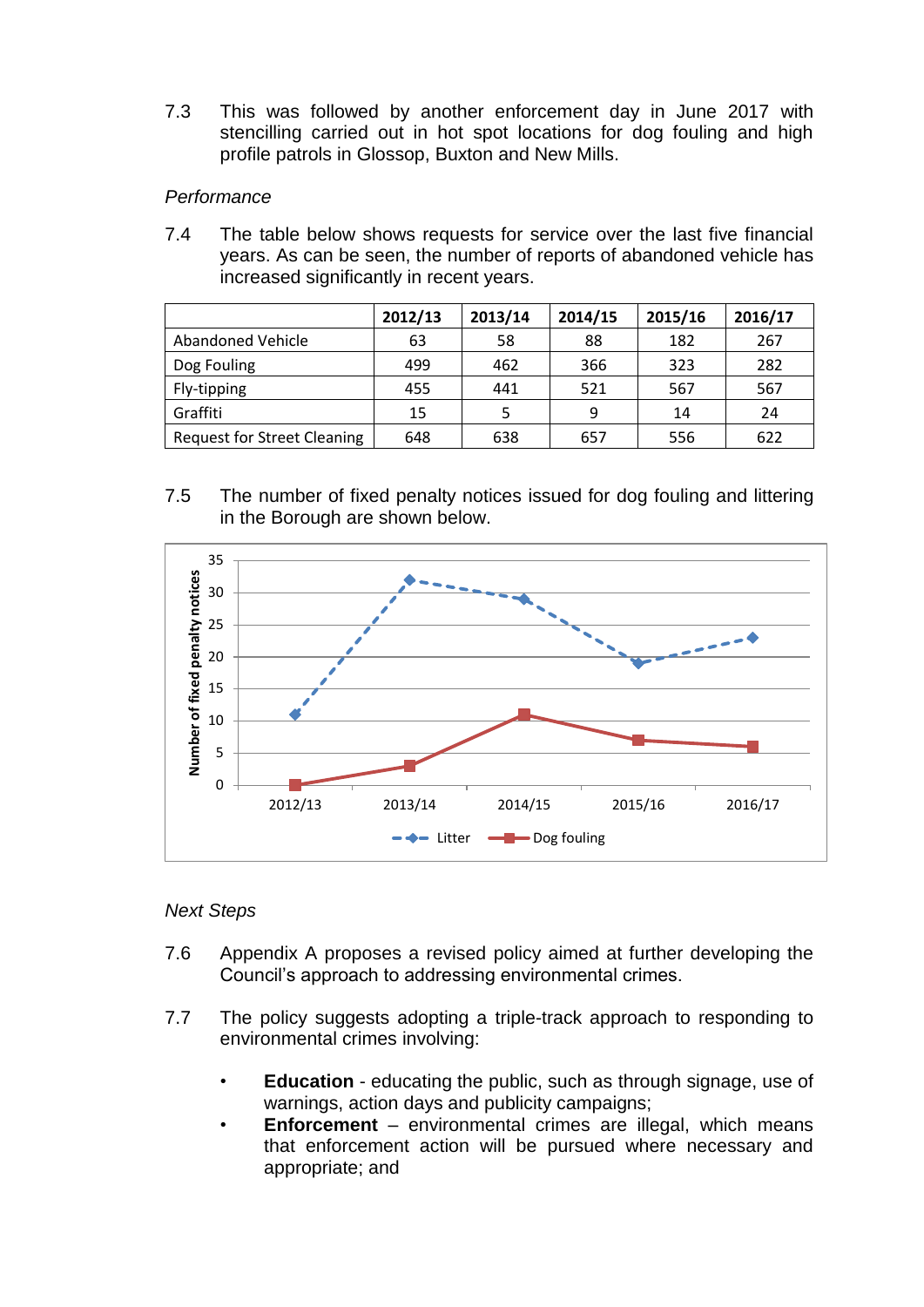- **Cleansing** the Council carries out a routine programme of cleansing adopted highways and other public spaces, such as parks and play areas. This is supplemented by responsive action to reported problems and extra sweeping when needed (for instance in busy visitor areas or after major events).
- 7.8 Under the new policy, enforcement activity will primarily be carried out by the Council's:
	- Environment Enforcement Officers; and
	- Geographic and Specialist Service Supervisors for Street Cleaning, Parks and Waste.
- 7.9 Responsibility for enforcement of environmental crime will move from Regulatory Services to Democratic and Community Services to strengthen the link between the response to environmental crime and other forms of anti-social behaviour, and also to further develop link to other locality-based activity delivered by the latter service.
- 7.10 The work of the enforcement officers should assist the Council's Street Scene Service (AES in the future) to keep our neighbourhoods clean by focussing on priority areas and thus reducing the need for cleansing. It is proposed that hot spot maps of reported environmental crimes be produced on a quarterly basis to help guide activity. In addition, it is proposed that the Geographic and Specialist Service Supervisors provide a monthly briefing highlighting areas for the enforcement officers to prioritise.
- 7.11 Officers will normally issue a fixed penalty notice where an offence of abandoning a vehicle, littering, fly-tipping, fly-posting or dog fouling has occurred. The Council may also consider recovering the cost of removal. There are a number of situations when the Council would consider that the issuing of a fixed penalty notice may not be appropriate and instead would seek to prosecute under the relevant legislation. This includes where the offender has previously been issued with a fixed penalty, or has been convicted, for an environmental offence; for large-scale environmental crimes; or where the offender is aggressive to officers.
- 7.12 A number of local authorities offer the option of payment by instalments in cases where the individual would find it difficult to pay the full amount of the fixed penalty within the required 14 day time period. According to DEFRA guidance on fixed penalty notices, such approaches can assist in improving payment rates. The Council has given permission to pay instalments on a case-by-case basis but has lacked a clear policy on this matter.
- 7.13 It is suggested that the Council adopts a formal approach to payment by instalments, in the interests of fairness and consistency, with the aim of both assisting those whose circumstances would make it difficult for